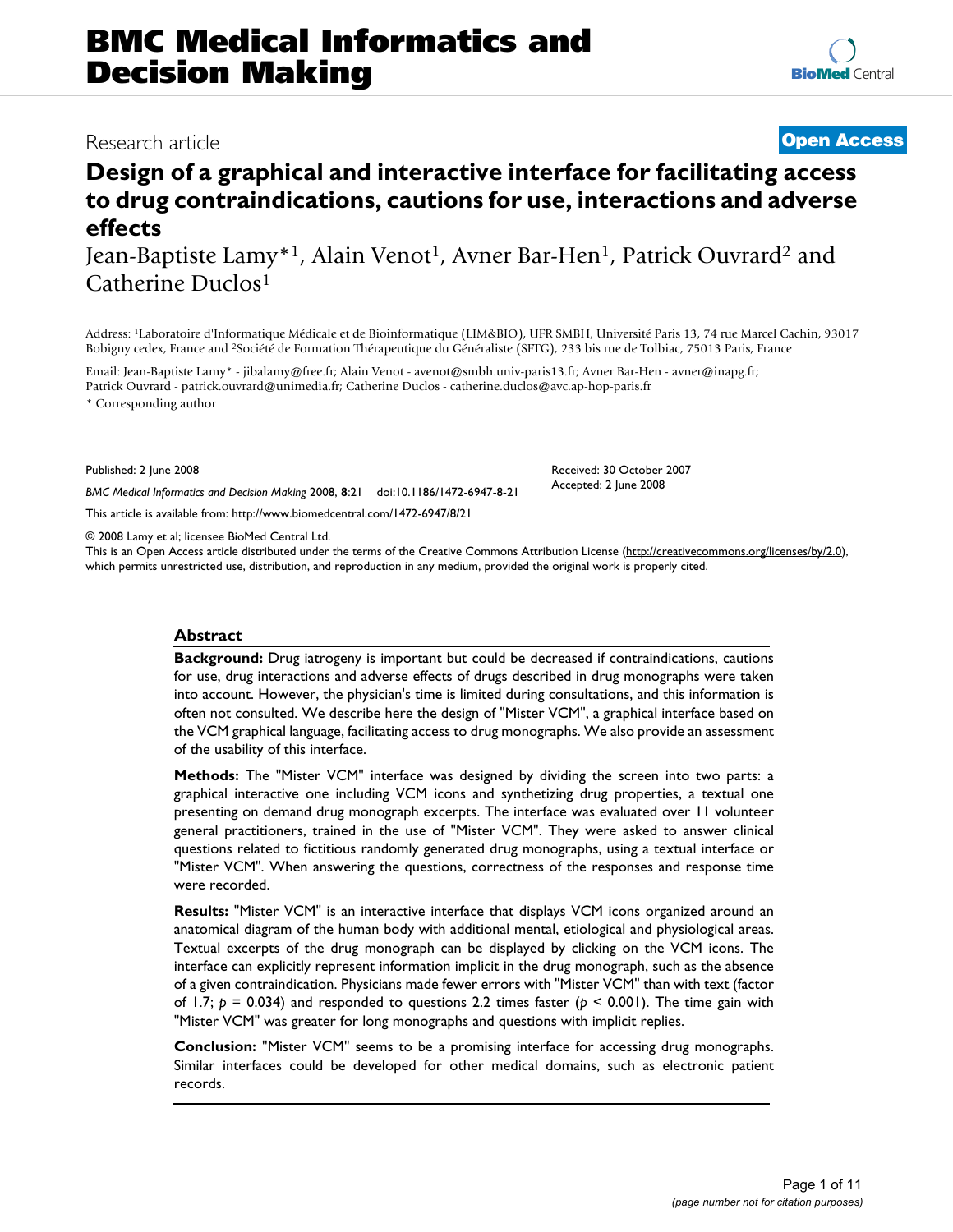## **Background**

When prescribing a drug, the physician needs to ensure that the prescription is safe. However, medication errors are frequent and constitute a public health problem [1]. Serious events reported to the FDA (Food and Drug Administration) increased 4 times faster than the total number of outpatient prescriptions. In the prescription process, the physician must first decide whether he is sufficiently familiar with the various contraindications, drug interactions and cautions for use. If not, he must consult the drug monograph. It may take too long to read this monograph in full if the text is long, and this reading requires a cognitive effort. For example, if the physician wants to know whether the drug is contraindicated in case of renal failure, he must read the contraindication section of the drug monograph until he finds the necessary information. If the drug is not contraindicated, this knowledge is implicit, and the whole section must be read before the physician can deduce that there is no contraindication.

Graphical user interfaces (GUIs) have been widely studied in computer science [2,3], and have been successfully used to improve the presentation of medical data or knowledge or to facilitate access to this information [4-6]. Various kinds of graphical interfaces have been proposed for drug monographs.

Infobuttons [7] have been proposed as a way of integrating context-sensitive knowledge into the prescription workflow. They can be used to display an extract of the drug monograph at the appropriate moment. However, infobuttons provide no information unless the physicians click on them and the physicians must still read a certain amount of text without being sure this text is relevant.

Hypertextual tables of contents are a common tool for navigating through the various sections of the drug monograph (*e.g.* contraindications or adverse effects). However, the physician must still read the whole section at the end of the navigation. Some tables of contents may be developed in more detail. For example, the contraindications section may contain "cardiac contraindications" and "pulmonary contraindications" subsections. However, detailed tables of contents require a large number of mouse clicks, making the navigation tedious, especially when the knowledge sought is implicit.

In this context, it would be worthwhile to design new tools helping physicians (i) to determine whether they need to consult the drug monograph and, (ii) to select the part of the text corresponding to the patient concerned, in order to simplify the cognitive tasks required for safe prescription. Our approach included two steps. We first built a graphical language called VCM (*Visualisation des Connaissances Médicales*; visualization of medical knowledge)

[8]. In a second time, we have used VCM icons to develop a graphical interactive interface, called "Mister VCM", which is presented here. This interface is based on an anatomical diagram of the human body on which icons may be placed. It conveys medical information even before any interaction, such interactions with the interface being required only to obtain more detailed knowledge about the drugs than is initially presented. This paper also describes a preliminary evaluation of the usability of this interface.

## **Methods**

#### *Design and implementation of "Mister VCM"*

The approach consisted in (i) distinguishing a first, graphical, part of the screen that displays synthetical information about drug properties, on which the physician can interact in order to display drug monograph excerpts in a second, textual, part, (ii) dividing the graphical part in three zones, respectively for contraindications, cautions for use, and adverse effects, (iii) drawing an anatomical schema in each of the three zones, and (iv) representing the drug properties by adding interactive icons on these anatomical schemas; when one of these icons is clicked, the corresponding excerpts in the drug monograph is displayed in the textual part of the interface.

The following steps has been pursued for designing the interface of "Mister VCM":

#### *Using a graphical overview + detail design*

An overview + detail design model was used, which consists in dividing the interface into two parts: the first one is a global overview and the second one displays ondemand the complete details of the elements the user has selected in the overview. In "Mister VCM", the detail part displays textual drug monograph excerpts.

#### *Grouping the drug information according to its medical use*

The information in the sections of the drug monograph we selected can be categorized in three groups : (1) the information relevant to determine whether the drug can be prescribed to the patient (absolute contraindications with both diseases and drugs), (2) the information related to the specific cautions or follow-up procedures that have to be considered for the patient, such as a renal surveillance for an aged patient (cautions for use, relative contraindications with diseases or drugs), and (3) the information relevant for the patient follow-up (adverse effects).

The graphical overview is divided into three similar parts, one for each group.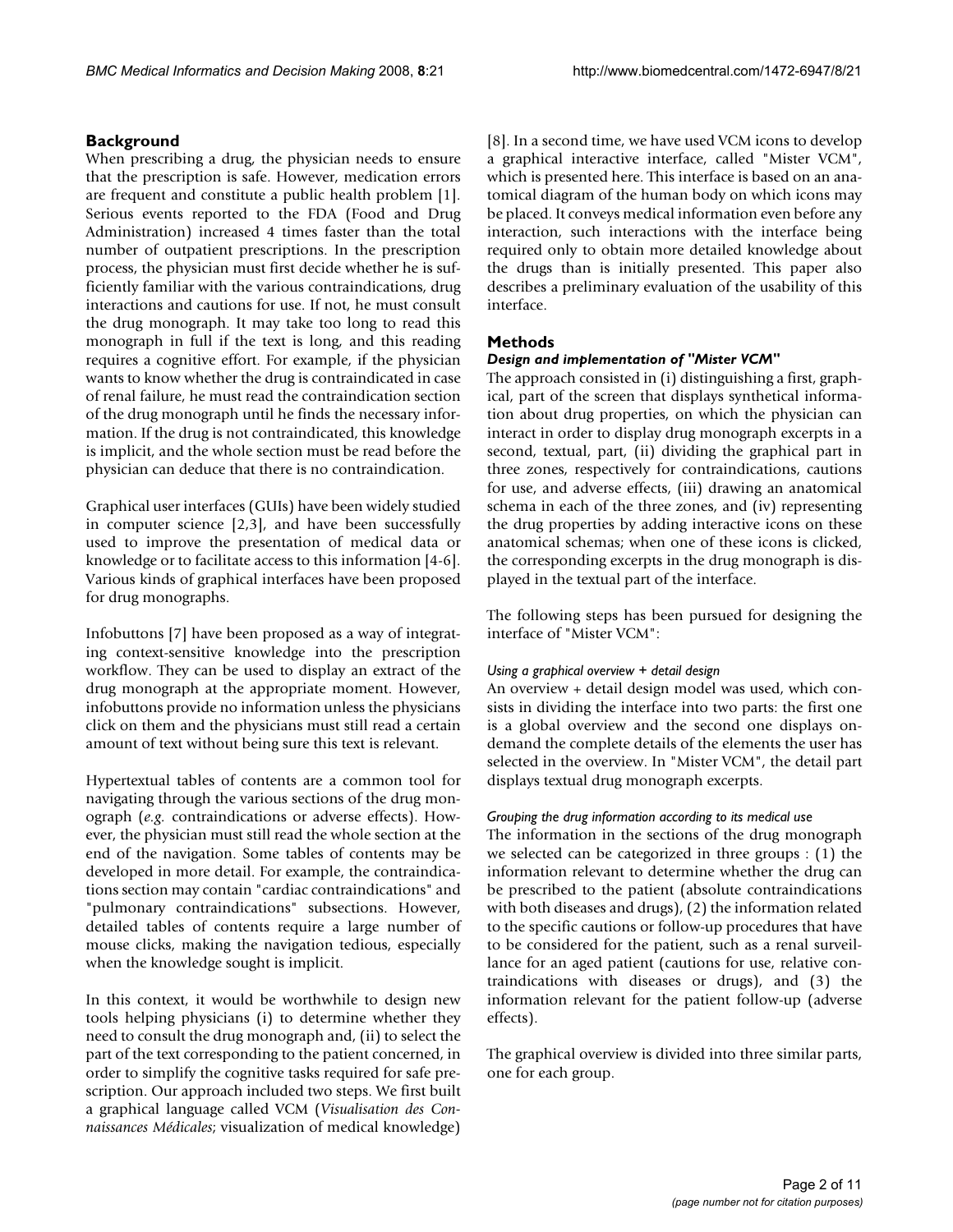*Identifying and classifying the concepts contained in drug information* The various concepts that can be involved in contraindications, drug interactions, cautions for use and adverse effects, including diseases, drugs, procedures, patient characteristics *e.g.* age, or lifestyle, *e.g.* alcohol consumption, were determined using our expertise and published models [9].

These concepts are very numerous and have been classified to facilitate their spatial grouping according to specific axes, *e.g.* anatomy, etiology. The following rules were taken into account for determining these axes: (a) they should be commonly used in medical classifications for classifying diseases or drugs, (b) they should be commonly used and well-understood by physicians, and (c) any disease, drug, test or patient characteristic present in drug monographs should be classified in at least one axis.

Each of the three parts of the graphical overview was divided into zones used for representing separately each axis.

#### *Translating the medical concepts graphically*

The concepts have been graphically represented using the icons of the VCM language [8], that we initially developed for the representation of the various contraindications, drug interactions, cautions for use and adverse effects of drugs.

#### *Using an anatomical schema divided into several areas for representing the anatomic axis*

The number of anatomic locations contained in the various concepts is very high. Consequently, we decided to divide the anatomic zone into several areas organized spatially according to an anatomical schema, forming the outline of a human body. The anatomical schema must satisfy the following requirements: (a) be able to represent all the anatomical structures on a single two-dimensional schema, (b) give to each anatomical location a space of the same size, which prevents the physician from interpreting the size as, for example, the importance of a contraindication, and (c) be able to receive VCM icons on the various anatomical locations. These requirements are such that the schema cannot be realistic, since true organs are organized in 3D and they have diverse sizes.

Two criteria were considered for choosing the exact position of a given anatomic structure on the anatomical representation: (a) the real location of the anatomical structure, *e.g.* mouth is located at the bottom of the head, and (b) the location of the other anatomical structures, such that they can be organized coherently, *e.g.* the various organs that compose the digestive tract should be organized together.

#### *Implementation method*

A prototype of "Mister VCM" has been implemented using the *PYTHON* programming language [http://](http://python.org) [python.org,](http://python.org) and *XML*, *HTML* and *JAVASCRIPT* technologies. The prototype acts like a web server, and generates web pages including VCM icons and "Mister VCM" that can be viewed in a web browser. Drug monographs must be encoded in *XML* before they can be visualized by the software. The encoding was performed automatically using the indexed knowledge contained in the French drug database named Theriaque [10], after a manual mapping of the Theriaque thesaurus to VCM.

In the Theriaque database, drug monographs are split into term-indexed paragraphs. A paragraph is represented on the first "Mister VCM" if it expresses absolute contraindications, on the second one if it expresses relative contraindications or caution for use, and on the third one if it expresses adverse effects. Then, each indexed term in the paragraph is translated into a VCM icon; if no VCM icon is available for a given term, the icon associated to its parent is used. For each anatomical location, functional location and etiology present on this VCM icon, the associated location on "Mister VCM" is considered. If this location is empty, the VCM icon is placed there. If there is already another icon there, it is replaced by the smaller common parent icon of the previous icon and the new one, and a shadow is added to the icon. This shadow indicates that the icon is the result of the combination of several icons (see example on figure 2 for allergy). Finally, any location on "Mister VCM" on which no icon was placed is grayed.

The rules for merging icons are based on *is-a-kind-of* relations defined between the VCM icons: the rule consists in using the more precise common parent of the icons involved, *e.g.* the icons for heart failure and heart rhythm disorders can be merged into the icon for cardiac disease. The locations on "Mister VCM" cover the first digit of ICD10 and ATC classifications ensuring the existence of this general concept, so that every disease or drug icons can be placed somewhere on "Mister VCM". In addition, VCM represents a drug by an icon combining the icon of the disease it treats and a green upright pictogram indicating "treatment". Consequently, drug icons can be positioned on the anatomical axis and mixed with disease icons, and it is possible to represent contraindications and drug interactions on the same "Mister VCM" (in figure 2, "Mister VCM" displays both VCM icons for diseases, for example viral infection, and VCM icons for drugs, like antitumorals).

#### *Evaluation*

The objective was to evaluate the usability of "Mister VCM" for physicians: Does a physician understand the interface? Does a physician manage to interact with the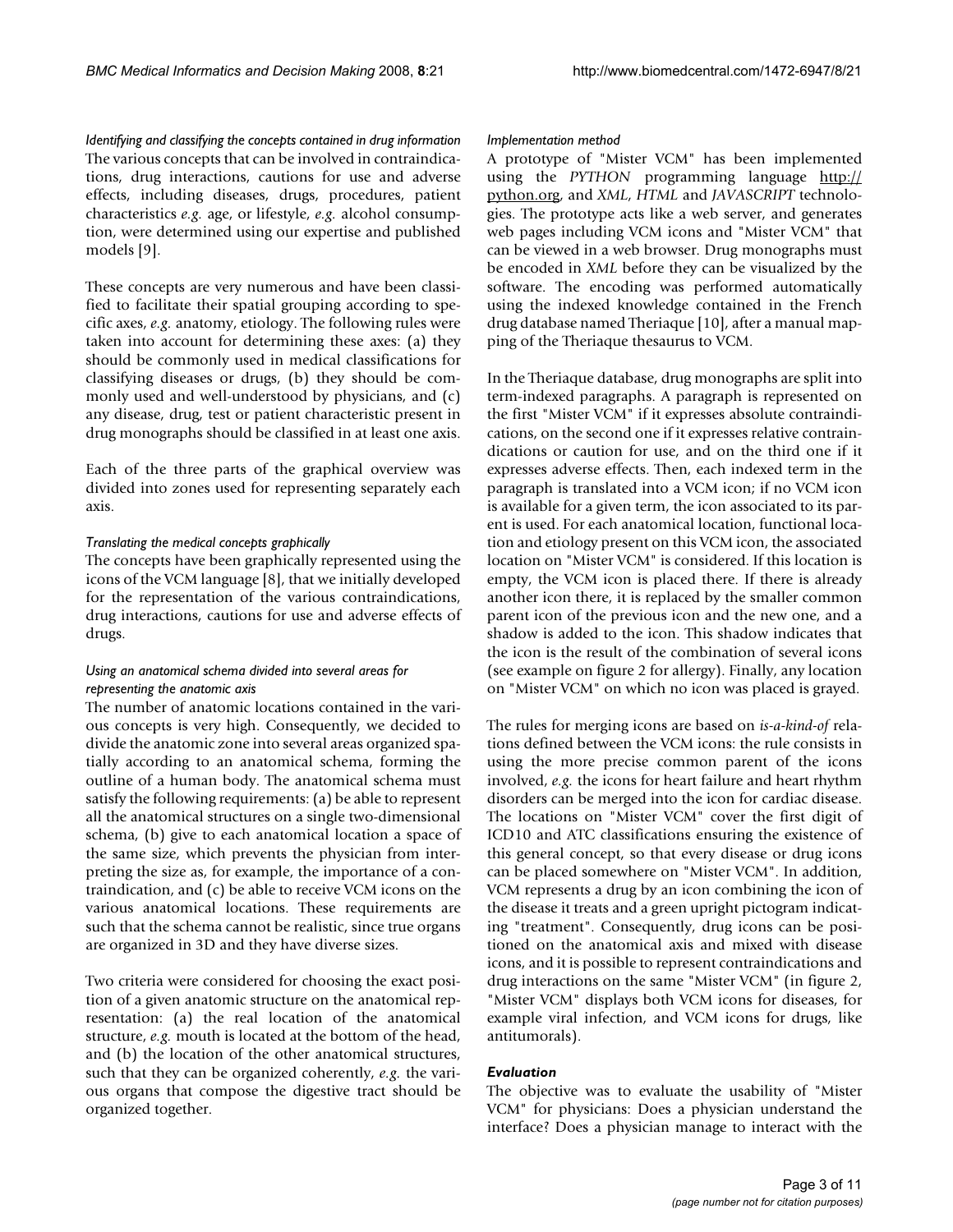interface for obtaining drug information? We compared the correctness of the responses, the response time and the satisfaction obtained when general practitioners sought an answer to a medical question in a drug monograph, using either a textual interface or a graphical interface with "Mister VCM".

#### *Evaluator recruitment*

The evaluators were French general practitioners recruited from the SFTG (*Société de Formation Thérapeutique du Généraliste*), an association responsible for the ongoing training of doctors throughout their careers. The evaluation took place on the same day as the evaluation of the VCM language [8], and involved the same 11 general practitioners. They had been trained in the use of VCM and "Mister VCM" during an initial meeting of 2 hours, and a personal work on a training software ranging from 2 to 7 hours.

#### *Design of evaluation interfaces*

For the purpose of evaluation, two interfaces were designed. The first, the textual interface, displayed the text of the drug monograph, using a scrollbar when the text did not fit on the screen. The text was divided into four sections: contraindications, drug interactions, cautions for use and adverse effects. This is the usual presentation for drug monographs in paper, and also in many electronic, desktop references.

The second interface, the graphical interface, was composed of three "Mister VCM". contraindications and drug interactions were merged in the first "Mister VCM", and cautions for use were represented on the second and adverse effects third. The "Mister VCM" were interactive and were able to display textual excerpts of the drug monographs. For a given drug monograph, the textual content of both interfaces was the same, *i.e.* the sum of all textual excerpts available in the graphical interface were identical to the text displayed in the textual interface.

#### *Documents and questions*

Fictitious drug monographs were used, so that physicians could not rely on their memory. They were created by randomly mixing the paragraphs of 15 randomly-chosen real drug monographs. Only contraindication, drug interaction, caution for use and adverse effect sections were considered. The paragraphs were exactly as contained in the drug monograph, without any modification or simplification. The drug monographs we used came from the French database Theriaque [10].

Questions were randomly-generated yes/no questions of the form "Can this drug be prescribed without precaution to a patient suffering from disease X/taking drug Y?" or "Can this drug cause adverse effect Z?". Two question types were considered: questions with an explicit reply, and questions with implicit reply, for which the physician has to read the whole text before deducing the response. There were 10 short monographs consisting of 10 paragraphs and 10 long monographs consisting of 30 paragraphs, each of these two groups including 5 questions of each type.

Documents and questions were randomly generated with as few interventions on the part of the evaluation designers as possible. A paragraph database was first created by extracting all the paragraphs expressing contraindications, cautions for use, drug interactions or adverse effects from a random set of drug monographs, selected from the entire Theriaque database.

Documents were created by concatenating random paragraphs from the base (without duplicates), in random order. In each document, paragraphs expressing contradictory information were manually replaced by new random ones. Questions were related to the content of a paragraph, randomly chosen in the document (for questions with an explicit response) or from the other paragraphs in the database (for questions with an implicit response).

The *PYTHON* programming language was used to design the software drawing "Mister VCM" from Theriaque indexed data.

#### *Design of the interface usability evaluation*

We asked physicians to find the answers to medical questions by deduction from the reading of documents (described above) and measured their response times. Each question was associated with a different document, and was asked twice: once with the document displayed on a graphical interface using "Mister VCM", and once with the document displayed on a textual interface, in a per-evaluator random order.

The evaluation was divided into two sequences separated by a pause of 15 minutes. Each sequence included each question once, with either the graphical or textual interface. During the evaluation, the question was displayed and the evaluator was asked to click on a button to display the document, and then to click on the response. The response time was recorded by the computer, as well as the accuracy of the response (either right or wrong). Physicians were told that all questions and documents were different, although this was not actually the case. They were also told not to waste time between the document appearing on screen and giving their answer.

The severity of the errors done by the physicians were difficult to determine, especially since fictitious monographs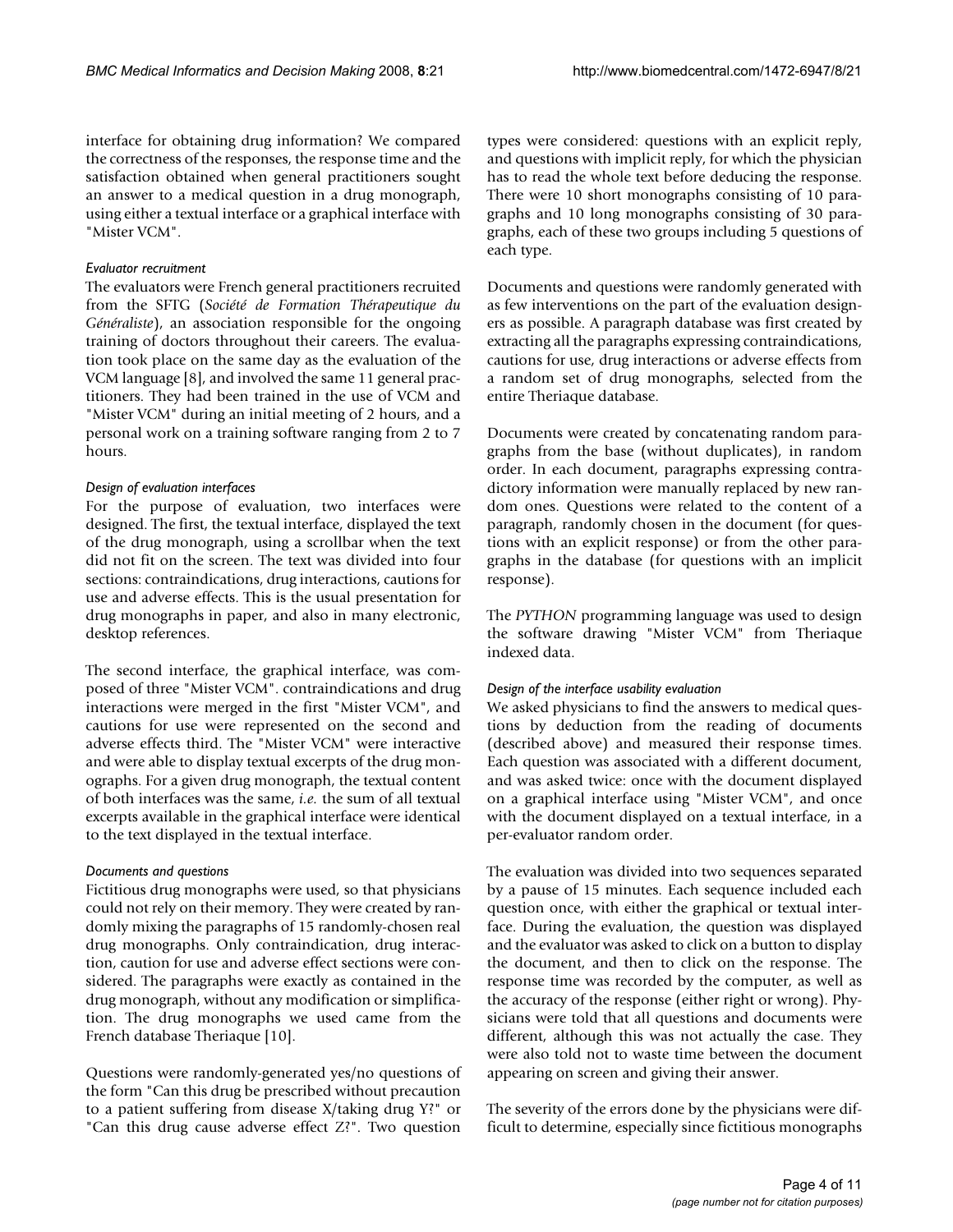were used. For question relating to contraindications or drug interactions, we took into account the level of contraindication to classify errors in three categories: error leading to (1) prescribe a drug that is absolutely contraindicated, (2) prescribe a drug without taking into account a caution for use, and (3) to not prescribe a drug that could have been prescribed.

At the end of the evaluation, evaluators were asked to indicate the interface with which they feel they have replied (a) more rapidly and (b) more accurately, in a one-line free-text field; these questions measured the evaluator's subjective perception of time and of the outcomes, and they allowed evaluation of whether the physicians were more confident when using "Mister VCM". The accuracy, the response time and the questions about physicians' opinions correspond to the three components of usability: respectively effectiveness, efficiency and satisfaction, as proposed by Hornbæk *et al*. [11].

This evaluation was performed on Macintosh computers of equivalent performance, running MacOSX.

#### *Statistical methods*

For comparing the response times obtained with text and "Mister VCM", we considered three factors: evaluator, document length and question type (*i.e.* with explicit or implicit response). ANOVA was used to investigate the effect of these three factors and their interactions on response time. Paired t-tests were carried out for comparing differences in mean response time.

For comparing the number of errors with text and "Mister VCM", Fisher's exact test was used. For comparing the repartition of the errors in the three categories, for textual and graphical interfaces, Pearson's Chi-squared test was used.

Linear regression analysis was carried out to investigate the relationships between response time and percentage errors, and to take the three factors into account.

The significance threshold was set at  $\alpha$  = 0.05. Data were analyzed with R software version 2.2.1 [12].

#### **Results**

#### *Description of "Mister VCM"*

The interface includes three "Mister VCM", one for absolute contraindications, one for the cautions for use and one for adverse effects. "Mister VCM" includes an anatomical diagram for representing the anatomical axis. The etiological axis is represented outside the anatomical schema, as are patient characteristics and life habits.

#### *"Mister VCM"'s figure*

"Mister VCM" consists of 6 areas (see figure 1, I). The three first areas compose a schematized human body: the head, the trunk and one arm. The fourth is a bubble on the upper right corner, which represents mental functioning. A fifth area in the lower right corner is devoted to the representation of etiologies. The sixth area, under the schematized body, shows physiological conditions *e.g.* age, and life habits.

#### *"Mister VCM" locations*

Twenty-one anatomical and functional locations, represented by gray pictograms, are spread over the "Mister VCM" image (see figure 1, II). The anatomical locations on the schema have been chosen using the first digit of the ICD10 and ATC medical classifications, the two being



The various areas (I) and anatomical and functional **Figure 1** locations and etiologies (II) on "Mister VCM" **The various areas (I) and anatomical and functional locations and etiologies (II) on "Mister VCM".**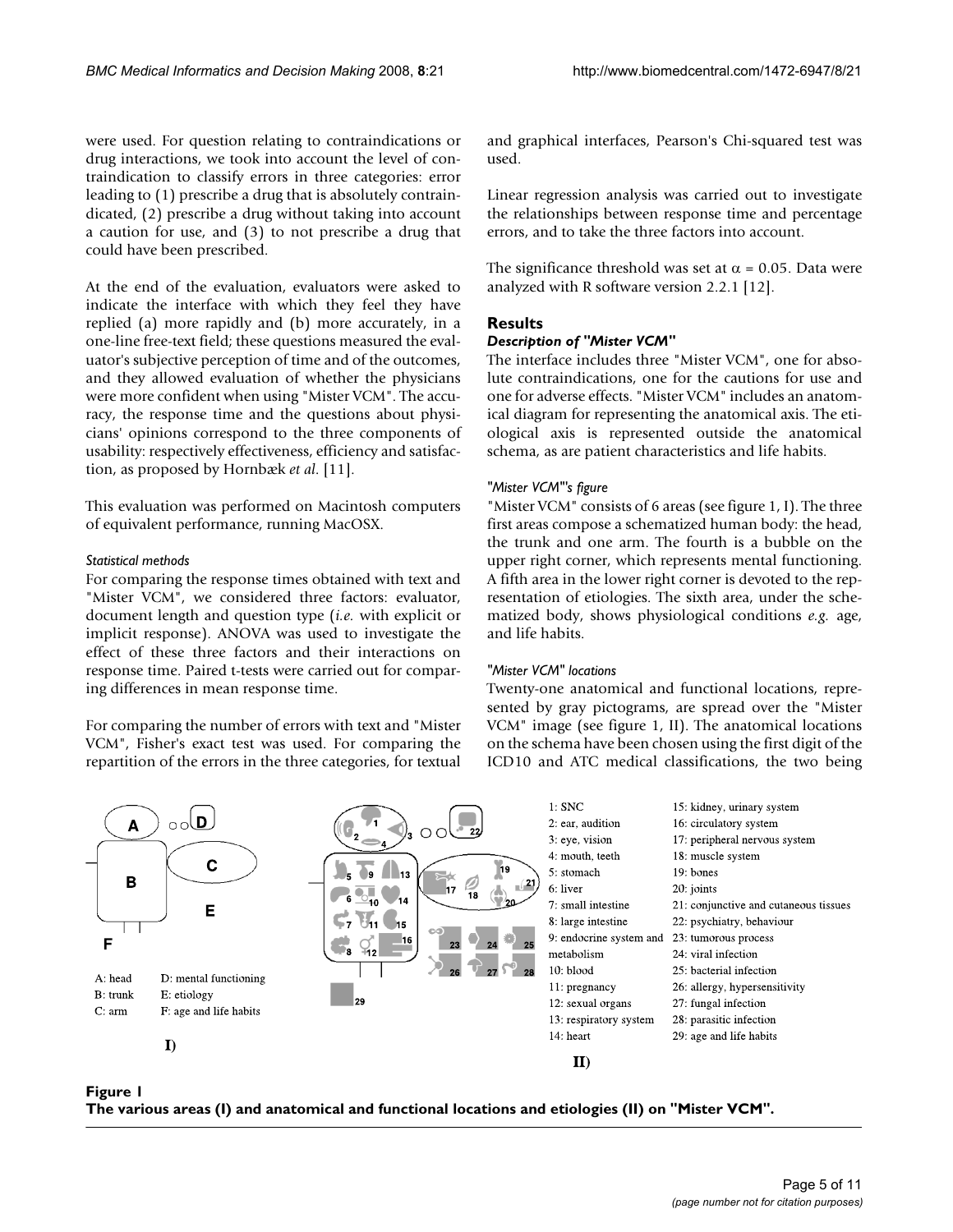very similar and highly based on anatomy. As a consequence, it covers all the anatomical and functional systems commonly associated with diseases or drugs. Concepts related to a given anatomical structure or to the associated physiological function were placed at the same location, *e.g.* lung infection and respiratory failure. To reduce the number of anatomical and functional locations, some of them have been grouped together, *e.g.* red cells and white cells have been grouped together under the more generic "blood" location.

The various anatomical pictograms have been placed on "Mister VCM" figure according to their approximate real anatomic position, or, when not possible, in a relevant location, *e.g.* the arm contains the musculo-skeletal system. Each anatomic structure is present only once, *e.g.* only one kidney and one bone are represented.

A small gray bubble has been placed in the mental functioning area. In addition, six etiologies, also represented by gray pictograms, have been placed in the etiology area of "Mister VCM".

#### *Filling a"Mister VCM"with VCM icons*

When a contraindication, drug interaction, caution for use or adverse effect is found in the drug monograph, the corresponding VCM icon is placed over the gray pictogram associated with its anatomical or functional location or etiology. For example, on figure 2 the viral infection pictogram has been replaced by the VCM icon for viral diseases.

When nothing is said about a given anatomical or functional location, the corresponding pictogram is grayed. It must be emphasised that this gray pictogram on "Mister VCM" makes explicit the absence of information related to the anatomical or functional location, *e.g.* a grayed kidney on the contraindication "Mister VCM" indicates that a drug has no renal contraindication. Thus, "Mister VCM" provides a fixed-size rough summary of the drug monograph.

#### *Interacting with"Mister VCM"*

"Mister VCM" is also an interactive interface, using the *details-on-demand* model [13]. When the physician wants more details about contraindications, drug interactions, cautions for use or adverse effects related to a given anatomical or functional location or etiology, he may click on the corresponding VCM icon to obtain the complete information (the yellow rectangle on the right, in figure 2). The information includes both the corresponding textual excerpt from the drug monograph and a sentence in VCM. When the icon clicked is a composite made by the merging of several icons, the text may be the concatenation of several excerpts from the drug monograph.

#### *Evaluation results*

#### *Documents and questions*

Short fictitious monographs had a mean of 427 words (for texts) and 15 icons (for "Mister VCM"), and long monographs a mean of 1067 words and 36 icons; this corresponds to a mean of about 29 words per icon.

Figure 3 shows two screenshots of the evaluation software, using the textual interface and the graphical interface.



#### ${\sf Figure~2}$  ntraindications and drug interactions and drug interactions and drug interactions of a penicillin (bacampicilling, 200 mg tablet) and drug interactions of a penicillin (bacampicillin, 200 mg tablet) and drug inter

Screenshot of "Mister VCM" displaying contraindications and drug interactions of a penicillin (bacampicillin, 200 mg tablet). Here, the physician has clicked on the VCM icon for viral infection, and the corresponding piece of text is displayed, both in VCM and text.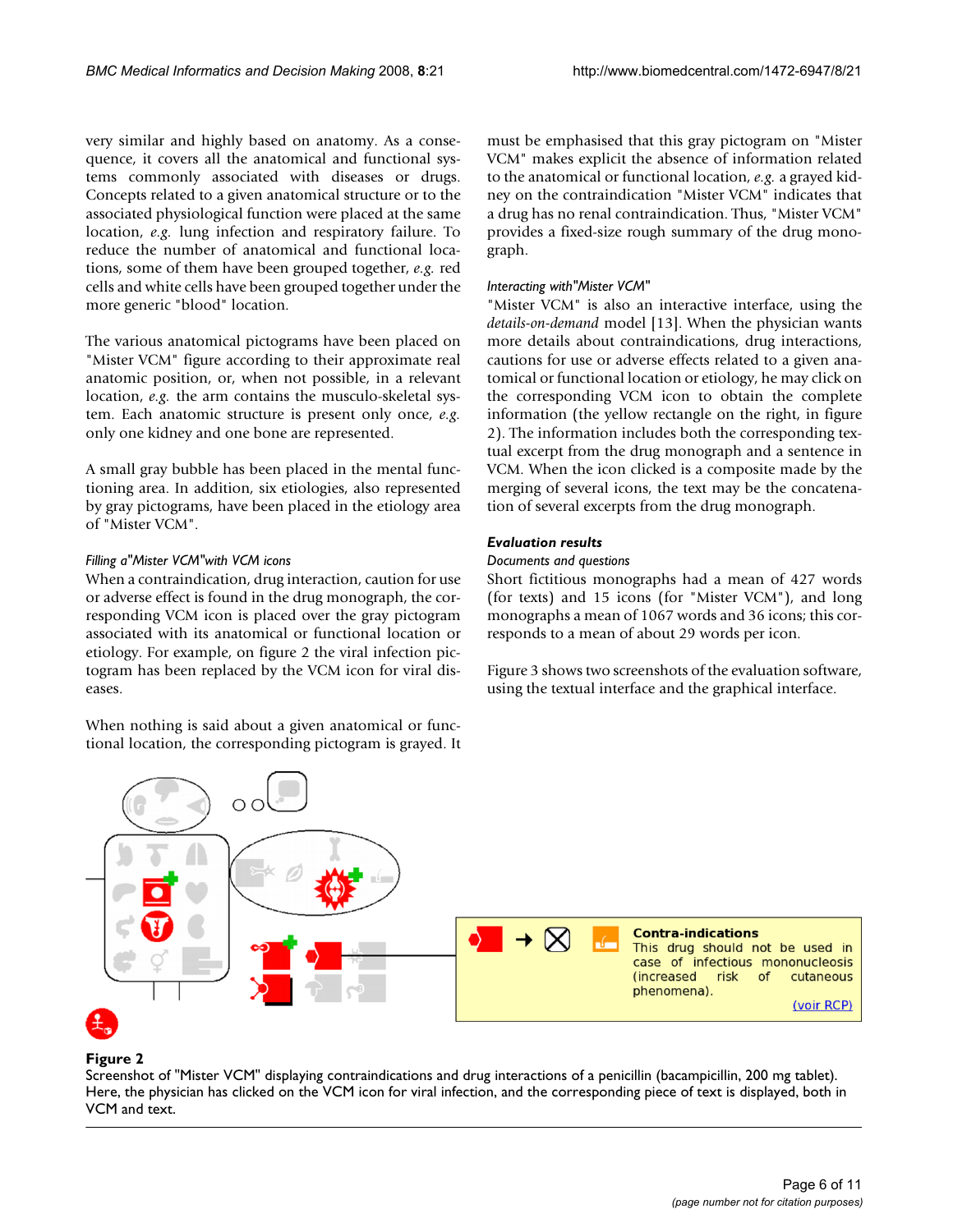

#### **Figure 3**

**Screenshots of the evaluation interfaces (extracts).** The two screenshots show the same drug monographs, displayed on the left with the textual interface, and on the right with the graphical interface, after clicking the icon for drugs used for treating heart failure in the "Mister VCM" for contraindications and drug interactions.

#### *Correctness of the responses*

Correctness of the responses was significantly higher with the graphical interface featuring "Mister VCM" than with the textual interface: 16 errors were recorded with the graphical interface and 27 with the textual one, giving an error ratio of 1.7 in favor of the graphical interface; the difference was significant ( $p = 0.034$ ). The error ratio is 1.0 for short document, and 4.7 for long document. However, one short-document question was asking about adverse effect in case of overdose, and these adverse effects were not presented on the adverse effect "Mister VCM" but in the cautions for use "Mister VCM". This possibly misled the physicians, and many errors were recorded with the graphical interface for this question. Consequently, the 1.0 error ratio for short document should be considered with caution.

With the textual interface, 18 errors related to contraindications or drug interactions. 3 involved absolute contraindications, 6 cautions for use, and 9 led to not prescribe a drug that actually could have been prescribed, the physician thinking wrongly that there was a contraindication. With the graphical interface, 5 errors related to contraindications or drug interactions. 2 involved absolute contraindications, 1 caution for use, and 2 led to not prescribe a non-contraindicated drug. The use of the textual or graphical interfaces has no significant impact on the repartition of the errors in the three category of severity (*p*  $= 0.52$ ).

Linear regression analysis showed that there was no significant relationship between response time and the correctness of the responses, for either "Mister VCM" or text.

#### *Time taken answering questions*

All physicians answered more rapidly with "Mister VCM" than with text, with individual text/"Mister VCM" time ratios ranging from 1.3 to 3.9. Figure 4 shows the response times, for the graphical and the textual interfaces. Physicians responded significantly (*p* < 0.001) more rapidly with "Mister VCM" than when consulting the text directly (on average, 2.2 times faster with "Mister VCM").

ANOVA indicated that the question type had an influence on the response time with text ( $p = 0.002$ ), but no influence on the response time with "Mister VCM" ( $p = 0.18$ ). For questions with explicit replies, physicians responded 2.0 times faster with "Mister VCM" than with text, and for questions with implicit replies, 2.4 times faster.

The length of the monograph had a large influence on the response time with text  $(p < 0.001)$  but a smaller effect on the response time with "Mister VCM" ( $p = 0.04$ ). As the monograph length increases, the response time increases less with "Mister VCM" than with text: between short and long monographs, the average increase in response time observed with "Mister VCM" was only 15%, but 70% with text. "Mister VCM" allowed a time-saving of 70% with short monographs, and 160% with long monographs.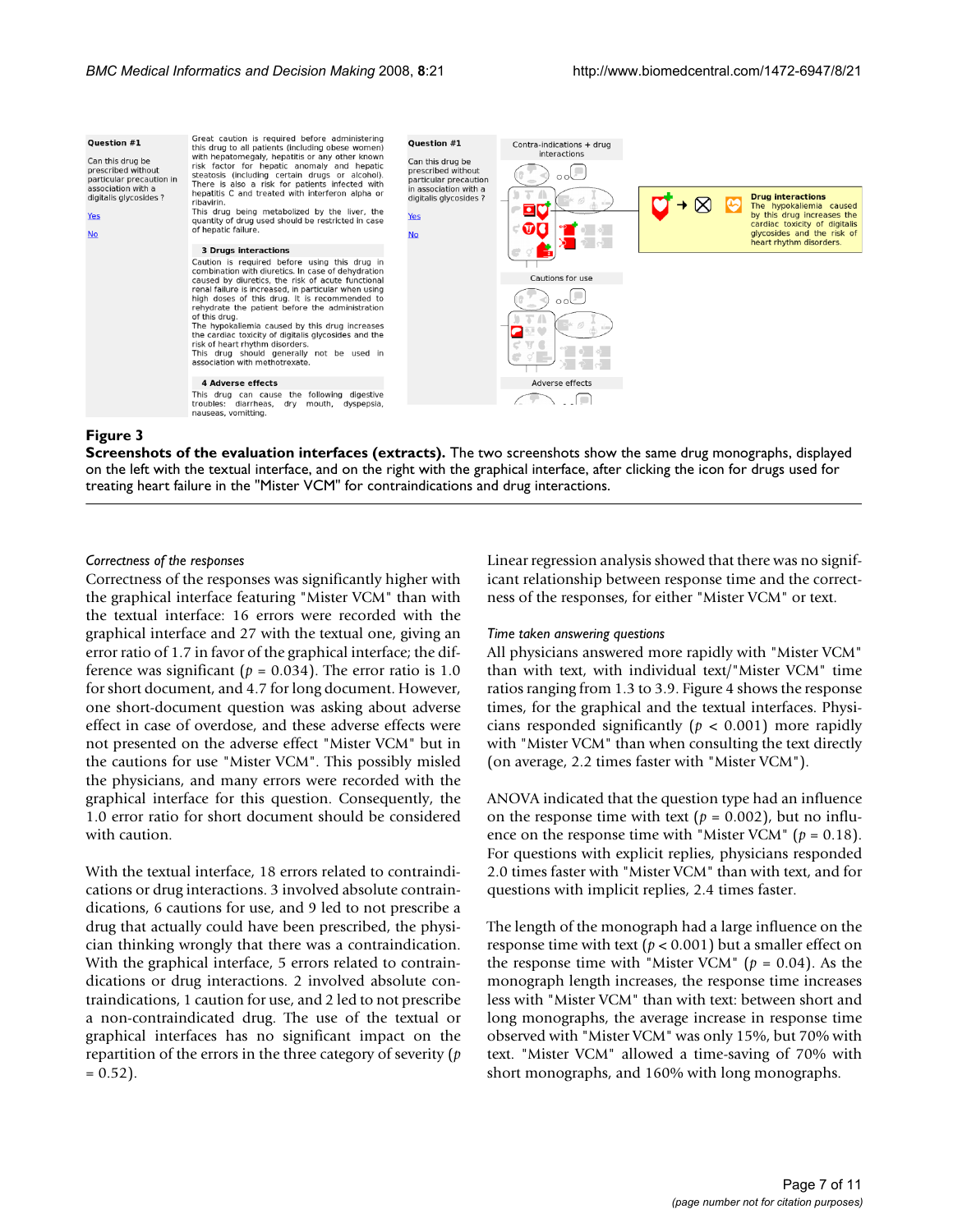

#### Figure 4

**Average response time for questions answered using a graphical interface featuring "Mister VCM" or a textual interface.**

#### *Physician satisfaction*

After the evaluation, six physicians said they felt that they had answered more accurately with "Mister VCM"; four did not, and one did not reply. Ten physicians said they felt that they had answered more rapidly with "Mister VCM", and one did not reply to this question.

#### **Discussion** *About "Mister VCM"*

"Mister VCM" combines a graphical overview, showing explicitly the presence or the absence of information related to a given anatomical or functional system or etiology, with an interactive interface, allowing rapid access to the complete textual information. The overview of "Mister VCM" shows a graphical representation of a virtual patient with all the clinical problems described in the drug monograph. This overview is not only anatomical and functional, but also summarizes etiological and physiological elements. Drug interactions are included in the absolute contraindications "Mister VCM" in order to facilitate their reading, however it is not destined to replace the drug-drug interaction alert raising systems that are commonly proposed in medical software.

The anatomical part of "Mister VCM" helps organize information concerning numerous diseases and drugs, as the anatomical levels of medical classifications were considered during its design. The anatomical diagram in "Mister VCM" is very stylized: only one arm is detailed and the other limbs are not represented, and organs

present in several copies are represented only once. However, with regard to drug knowledge, it is of no value to distinguish *e.g.* the bones in one arm from those in the other arm or the leg, or the left from the right kidney. This may need to be reconsidered for representing patient data in electronic records, or to refine the representation of particular diseases or symptoms, such as atherosclerosis of arteries of the lower extremities.

Several authors have used anatomical diagrams for presenting or entering data in electronic patient records, on an anatomical basis. J. Kirby *et al*. [14] proposed Pen&Pad, commercialized under the name "Clinergy". L. Stoicu-Tivadar *et al*. [15] included an anatomical diagram in their electronic record and reported that general practitioners were interested by it. P.J. McCullagh *et al.* [16] designed an application for multiple sclerosis. Sundvall *et al.* [17] have proposed to use Google Earth for positioning medical documents over a human body. The anatomical schemas found in the literature were designed for entering data in patient records, and therefore they tend to be very realistic, contrasting with "Mister VCM", which was designed for presenting medical knowledge and consequently involves a higher level of abstraction. Some previously published anatomical schemas use several views, *e.g.* for skeleton, muscles, vascular system, and other organs. However, we did not do this for "Mister VCM" so as to avoid the need for multiple images.

As anatomy is insufficient for identifying all diseases and drugs, we added an etiology axis, as in medical classifications which individualize, for example, infectious diseases. In addition, an area is devoted to the representation of physiological data and life habits. No other authors, as far as we are aware, have developed a graphical interface featuring a similar combined use of anatomy, etiology, physiological data and life habits.

"Mister VCM" uses the VCM graphical language, which the physician has to learn; however we have shown that this is possible in six hours [8]. None of the existing anatomical diagrams described in the literature rely on a graphical language. The disease-based approach of VCM is particularly valuable, as it allows drugs to be presented according to the disease they treat; this in turn makes possible to organize drugs on the anatomical schema, and to represent contraindications and drug interactions on the same "Mister VCM". As the consequence, the three "Misters VCM" present on the graphical interface correspond to three levels of importance: absolute contraindications, relative contraindications and cautions for use, and adverse effects.

The detail in the graphical overview of "Mister VCM" can vary according to the complexity of the drug monograph.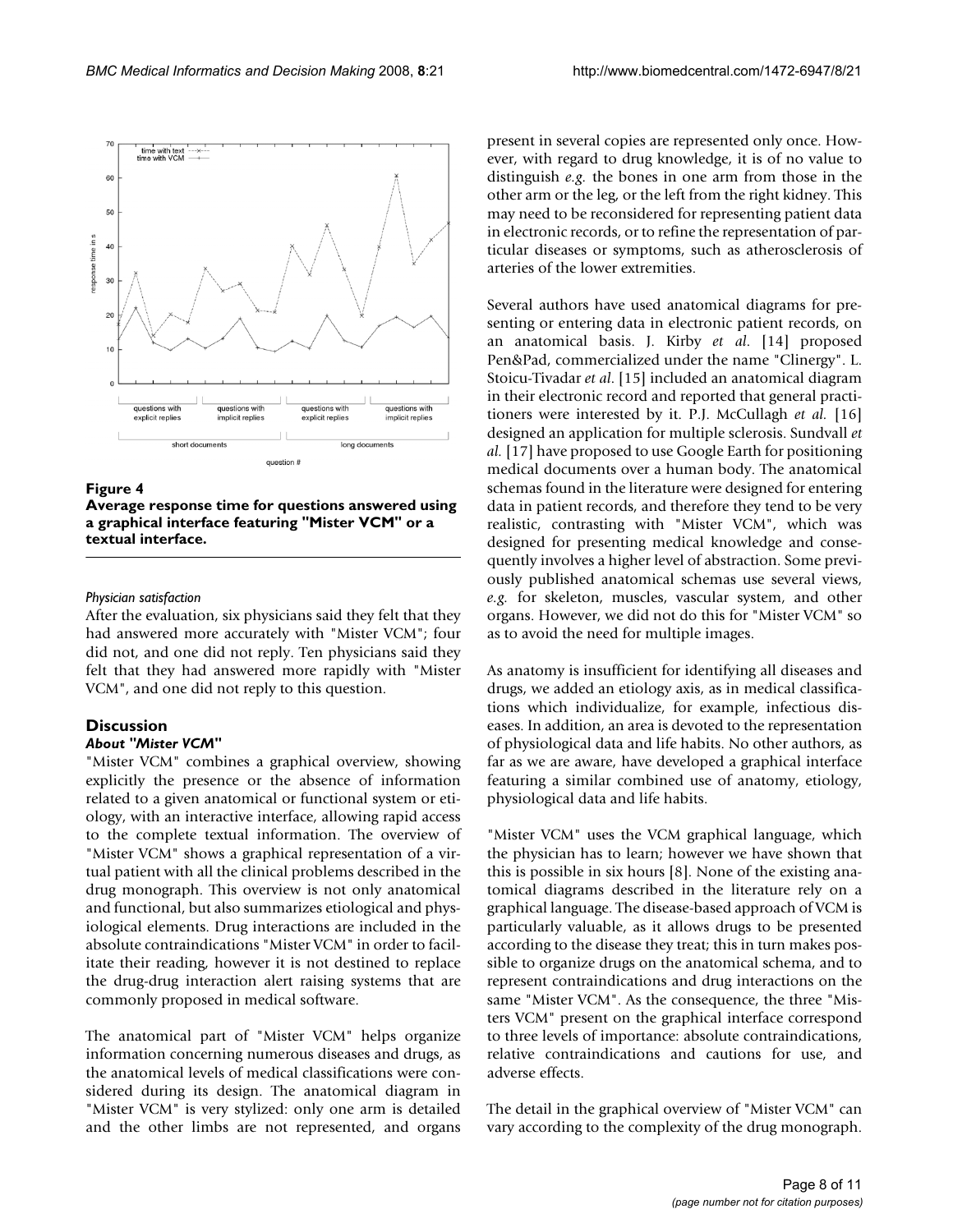On "Mister VCM", the graphical representation of a given contraindication is context-dependent since it depends of the presence or the absence of other contraindications related to the same anatomical or functional system. For instance the representation of a contraindication with angina pectoris would be the VCM icon for angina pectoris if there is no other cardiac contraindication, and the more general VCM icon for cardiac diseases if there are other cardiac contraindications. The importance of context-dependent representation of medical information has been stressed by S.V. Pantazi [18]. However, this implies a loss of detail. It may lead the physician to click on the icon and to read the associated textual excerpt, although the excerpt may not necessarily be relevant to the patient. The general nature of some of the VCM icons can lead to the same problem. Consequently, the specificity of the overview provided by "Mister VCM" can be low. However, when a pictogram of "Mister VCM" is gray, the physician can be certain that the monograph contains no information about the corresponding anatomical or functional location, without having to read the text.

In the field of information visualization, several methods have been proposed to ease the reading of a text, such as using a document lens [19] and greeking [20]. These methods are independent of the knowledge expressed by the text, and they only highlight the structure or the aspect of the text, but not its content. These approaches, thus, are unlike "Mister VCM" which relies on the overview+detail technique, which consists of showing an overview of the whole monograph, and then displaying details on demand. Another technique is the deforming Fisheye, which deforms the document in order to show more detail from some areas. However, it has been demonstrated that the overview + detail method obtains better results when applied to texts [21]. The overview + detail model used in "Mister VCM" is particularly efficient because the overview has fixed dimension and systematically presents the same kind of information at the same location, which allows the physician to find the right information quickly by memorizing these locations.

DOPAMINE [22] is another tool, developed by Wroe *et al.*, for visualizing drug knowledge. It uses tables to represent drugs (columns) and their properties (lines), with various levels of granularity for both drugs and properties; thus, for example drugs can be collapsed into therapeutic classes. However, DOPAMINE was designed for verifying and authoring the Galen Drug Ontology, but not for clinical application. DOPAMINE relies on information visualisation techniques like table lens, which are not drugspecific; on the contrary, "Mister VCM" is based on anatomical and etiological considerations specific to the medical domain and therefore, in our opinion, this approach is more interesting for interface destined to physicians. However, the DOPAMINE table lens approach could be interesting for building a multiple-drug interface with "Mister VCM", in order to help the physician to compare the properties of several similar drugs, *e.g.* the various antihypertensives.

## *About the evaluation*

We demonstrate that physicians obtained the information they need from the drug monographs more rapidly and accurately with "Mister VCM" than with a textual interface. Using "Mister VCM", the response time depended only weakly on the monograph length; this was presumably due to the fixed dimensions of "Mister VCM". A longer text implies more icons on "Mister VCM", but the size of "Mister VCM" itself is unchanged. In addition, the response time with "Mister VCM" is independent of the question type. "Mister VCM" represents implicit knowledge explicitly, so it provides explicit replies to all questions. By contrast, when using texts, questions with implicit replies require significantly more time. The severity of the errors recorded with the textual or the graphical interface was not significantly different.

We applied an evaluation methodology designed to avoid some of the bias which could have compromised the evaluation process. As the monographs were fictitious, the physicians could not use their personal knowledge to answer the questions. In addition, the monographs were generated at random, and therefore the designers of "Mister VCM" did not influence the monograph choice. Finally, the randomized order of questions prevents from a potential order effect on the results.

Several criteria can be used for evaluating the efficiency of drug information database interfaces, *e.g.* the number of clicks required to find the response. However, response time seems to be the most widely used and recommended criterion in the field of human-computer interactions [11].

For the evaluation, we compared the "Mister VCM" graphical interface to a textual interface which organizes the text into four sections: contraindications, drug interactions, cautions for use, adverse effects. This textual presentation is justified by the fact that it is the most basic and common way used in drug dictionaries for presenting drug monographs to physicians. However, as "Mister VCM" acts like an index, it would also have been possible to use a more sophisticated textual interface incorporating an index. However, it is difficult to determine precisely what is the reference indexed textual interface.

## *Using "Mister VCM" in real life*

The automatic generation of "Misters VCM" for drug monographs was possible thanks to the Theriaque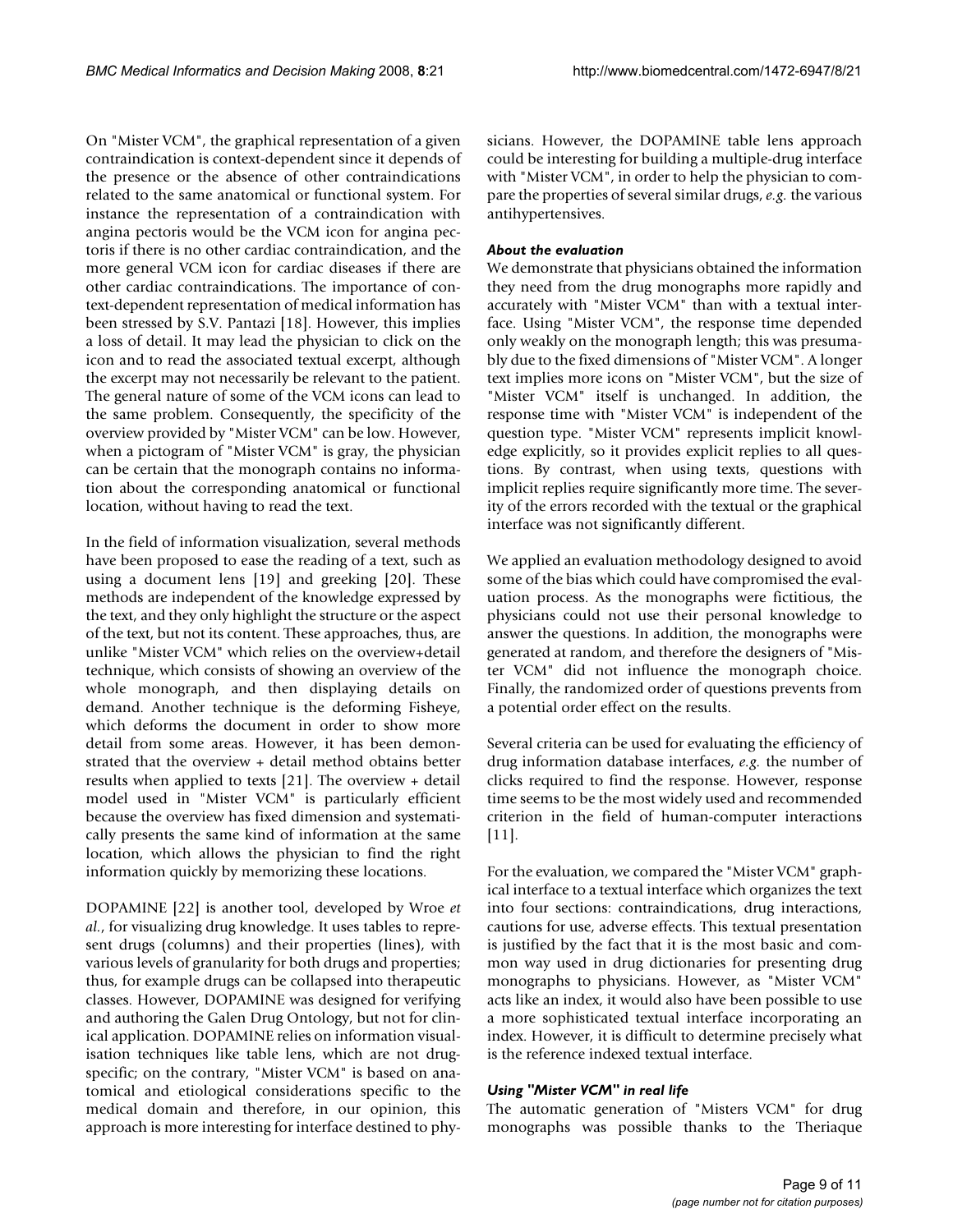indexed data and the manual mapping of the Theriaque thesaurus to VCM [8]. Similar automatic generation of "Misters VCM" could be performed for any drug monograph-like document provided that the document is segmented into a set of sentences, each of them being indexed by the relevant terms (which is the case in Theriaque). The classifications or thesauri used for indexing the document must be manually mapped in VCM. This mapping is much easier if the classification provide "is-akind-of" relations (such as CIM10 or ATC): in this case, only the more general terms of the classification need to be mapped, and then inheritance can be used to associate an icon to the more precise terms, since VCM is not precise enough to distinguish all terms.

The current version of "Mister VCM" shows the information from the monograph of a single drug. However, the interface may be extended to visualize several drugs, either for comparing drugs, or for regrouping the drugs of a given prescription.

#### **Conclusion**

The results obtained with "Mister VCM" seem very promising for facilitating physicians' access to drug monograph content relevant to the specificities of individual patients. This interface now requires evaluation in physicians' routine practice. This could lead to identify limits of "Mister VCM" and the VCM language which could be enriched in future versions.

Application to formats other than computer-based systems may also be possible. In particular, the fixed dimension of "Mister VCM" makes it suitable for Personal Digital Assistants (PDA). "Mister VCM" could also be useful for printed documents, like desktop references, because it shows explicitly the absence of information related to a given anatomical or functional system.

Other applications are foreseen. This type of interface, where a graphical overview of the content is presented to the user, could be applied to other types of medical document including clinical guidelines. This approach could be also used in the domain of electronic patient records. We are currently developing similar applications to synthetize the patient diseases, risks, and treatments.

#### **Competing interests**

VCM and "Mister VCM" are protected by a patent, taken by University Paris 13. They are intended to be freely available for academic uses.

#### **Authors' contributions**

J-BL, CD and AV designed the graphical interface. J-BL implemented the prototype. J-BL, CD, AV and PO designed the evaluation. AB–H performed the statistical analysis. J-BL, CD, AV and AB–H wrote the manuscript. All authors read and approved the final manuscript.

#### **Acknowledgements**

We thank the CNAMTS (*Caisse Nationale d'Assurance Maladie des Travailleurs Salariés*, the French health insurance fund for employees) for funding the evaluation of VCM.

#### **References**

- 1. Moore T, Cohen M, Furberg C: **[Serious Adverse Drug Events](http://www.ncbi.nlm.nih.gov/entrez/query.fcgi?cmd=Retrieve&db=PubMed&dopt=Abstract&list_uids=17846394) [Reported to the Food and Drug Administration, 1998–2005.](http://www.ncbi.nlm.nih.gov/entrez/query.fcgi?cmd=Retrieve&db=PubMed&dopt=Abstract&list_uids=17846394)** *Arch Intern Med* 2007, **167:**1752-1759.
- 2. Dix A, Finlay J, Abowd G, Beale R: *Human-Computer Interaction* 3rd edition. London: Prentice Hall; 2003.
- 3. Shneiderman B, Plaisant C: *Designing the user interface: strategies for effective human-computer interaction* 4th edition. Boston: Addison-Wesley; 2005.
- 4. Patel V, Kushniruk A: **[Interface design for health care environ](http://www.ncbi.nlm.nih.gov/entrez/query.fcgi?cmd=Retrieve&db=PubMed&dopt=Abstract&list_uids=9929179)[ments: the role of cognitive science.](http://www.ncbi.nlm.nih.gov/entrez/query.fcgi?cmd=Retrieve&db=PubMed&dopt=Abstract&list_uids=9929179)** In *Proc AMIA Symp* Orlando, USA; 1998:29-37.
- 5. Staggers N, Kobus D: **[Comparing response time, errors, and](http://www.ncbi.nlm.nih.gov/entrez/query.fcgi?cmd=Retrieve&db=PubMed&dopt=Abstract&list_uids=10730600) [satisfaction between text-based and graphical user inter](http://www.ncbi.nlm.nih.gov/entrez/query.fcgi?cmd=Retrieve&db=PubMed&dopt=Abstract&list_uids=10730600)[faces during nursing order tasks.](http://www.ncbi.nlm.nih.gov/entrez/query.fcgi?cmd=Retrieve&db=PubMed&dopt=Abstract&list_uids=10730600)** *J Am Med Inform Assoc* 2000, **7(2):**164-176.
- 6. Chittaro L: **[Information visualization and its application to](http://www.ncbi.nlm.nih.gov/entrez/query.fcgi?cmd=Retrieve&db=PubMed&dopt=Abstract&list_uids=11348841) [medicine.](http://www.ncbi.nlm.nih.gov/entrez/query.fcgi?cmd=Retrieve&db=PubMed&dopt=Abstract&list_uids=11348841)** *Artif Intell Med* 2001, **22(2):**81-88.
- 7. Cimino J, Li J, Allen M, Currie L, Graham M, Janetzki V, Lee NJ, Bakken S, Patel V: **Practical considerations for exploiting the World Wide Web to create Infobuttons.** *Proceedings of MED'INFO 2004* 2004 [[http://www.ncbi.nlm.nih.gov/pubmed/15360818\]](http://www.ncbi.nlm.nih.gov/pubmed/15360818).
- 8. Lamy JB, Duclos C, Bar-Hen A, Ouvrard P, Venot A: **[An iconic lan](http://www.ncbi.nlm.nih.gov/entrez/query.fcgi?cmd=Retrieve&db=PubMed&dopt=Abstract&list_uids=18435838)[guage for the graphical representation of medical concepts.](http://www.ncbi.nlm.nih.gov/entrez/query.fcgi?cmd=Retrieve&db=PubMed&dopt=Abstract&list_uids=18435838)** *BMC Medical Informatics and Decision Making* 2008, **8:**16.
- 9. Liu J, Milstein C, Séné B, Venot A: **[Object-oriented modeling and](http://www.ncbi.nlm.nih.gov/entrez/query.fcgi?cmd=Retrieve&db=PubMed&dopt=Abstract&list_uids=9550846) [terminologies for drug contraindications.](http://www.ncbi.nlm.nih.gov/entrez/query.fcgi?cmd=Retrieve&db=PubMed&dopt=Abstract&list_uids=9550846)** *Methods Inf Med* 1998, **37:**45-52.
- 10. GIE SIPS: **Thériaque.** [\[http://www.theriaque.org](http://www.theriaque.org)]. (consulted in October 2007)
- 11. Hornbæk K: **Current practice in measuring usability: Challenges to usability studies and research.** *International Journal of Human-Computer Studies* 2006, **64(2):**79-102.
- 12. R Development Core Team: *R: A language and environment for statistical computing* R Foundation for Statistical Computing, Vienna, Austria; 2004.
- 13. Shneiderman B: **The eyes have it: a task by data type taxonomy for information visualizations.** In *Proceedings of the 1996 IEEE Symposium on Visual Languages* Washington, DC, USA: IEEE Computer Society; 1996:336-343.
- 14. Kirby J, Cope N, Souza A, Fowler H, Gain R: **The PEN&PAD data entry system: from prototype to practical system.** In *Medical Informatics Europe (MIE-96)* Edited by: Brender J, Christensen J, Scherrer JR, McNair P. Copenhagen: IOS Press; 1996:430-434.
- 15. Stoicu-Tivadar L, Stoicu-Tivadar V: **[Human-computer interaction](http://www.ncbi.nlm.nih.gov/entrez/query.fcgi?cmd=Retrieve&db=PubMed&dopt=Abstract&list_uids=16188492) [reflected in the design of user interfaces for general practi](http://www.ncbi.nlm.nih.gov/entrez/query.fcgi?cmd=Retrieve&db=PubMed&dopt=Abstract&list_uids=16188492)[tioners.](http://www.ncbi.nlm.nih.gov/entrez/query.fcgi?cmd=Retrieve&db=PubMed&dopt=Abstract&list_uids=16188492)** *Int J Med Inform* 2006, **75(3–4):**335-342.
- 16. McCullagh P, McGuigan J, Fegan M, Lowe-Strong A: **[Structure data](http://www.ncbi.nlm.nih.gov/entrez/query.fcgi?cmd=Retrieve&db=PubMed&dopt=Abstract&list_uids=14664065) [entry using graphical input: recording symptoms for multi](http://www.ncbi.nlm.nih.gov/entrez/query.fcgi?cmd=Retrieve&db=PubMed&dopt=Abstract&list_uids=14664065)[ple sclerosis.](http://www.ncbi.nlm.nih.gov/entrez/query.fcgi?cmd=Retrieve&db=PubMed&dopt=Abstract&list_uids=14664065)** *Stud Health Technol Inform* 2003, **95:**673-8.
- 17. Sundvall E, Nystrom N, Forss M, Chen R, Petersson H, Åhlfeldt H: **Graphical overview and navigation of Electronic Health Records in a prototyping environment using Google Earth and openEHR Archetypes.** *MEDINFO 2007* 2007:1043-1047 [<http://www.ncbi.nlm.nih.gov/pubmed/17911874>]. Brisbane, Australia: IOS Press
- 18. Pantazi S, Kushniruk A, Moehr J: [The usability axiom of medical](http://www.ncbi.nlm.nih.gov/entrez/query.fcgi?cmd=Retrieve&db=PubMed&dopt=Abstract&list_uids=16870500) **[information systems.](http://www.ncbi.nlm.nih.gov/entrez/query.fcgi?cmd=Retrieve&db=PubMed&dopt=Abstract&list_uids=16870500)** *Int J Med Inform* 2006, **75(12):**829-839.
- 19. Robertson G, MacKinlay J: **The document lens.** In *Proceedings of the 6th annual ACM symposium on User interface software and technology* Atlanta, Georgia; 1993:101-108.
- 20. Eick S: **Graphically displaying text.** *Journal of Computational and Graphical Statistics* 1994, **3(2):**127-142.
- 21. Hornbæk K, Frøkjær E: **Reading of electronic documents: the usability of linear, fisheye, and overview+detail interfaces.** In